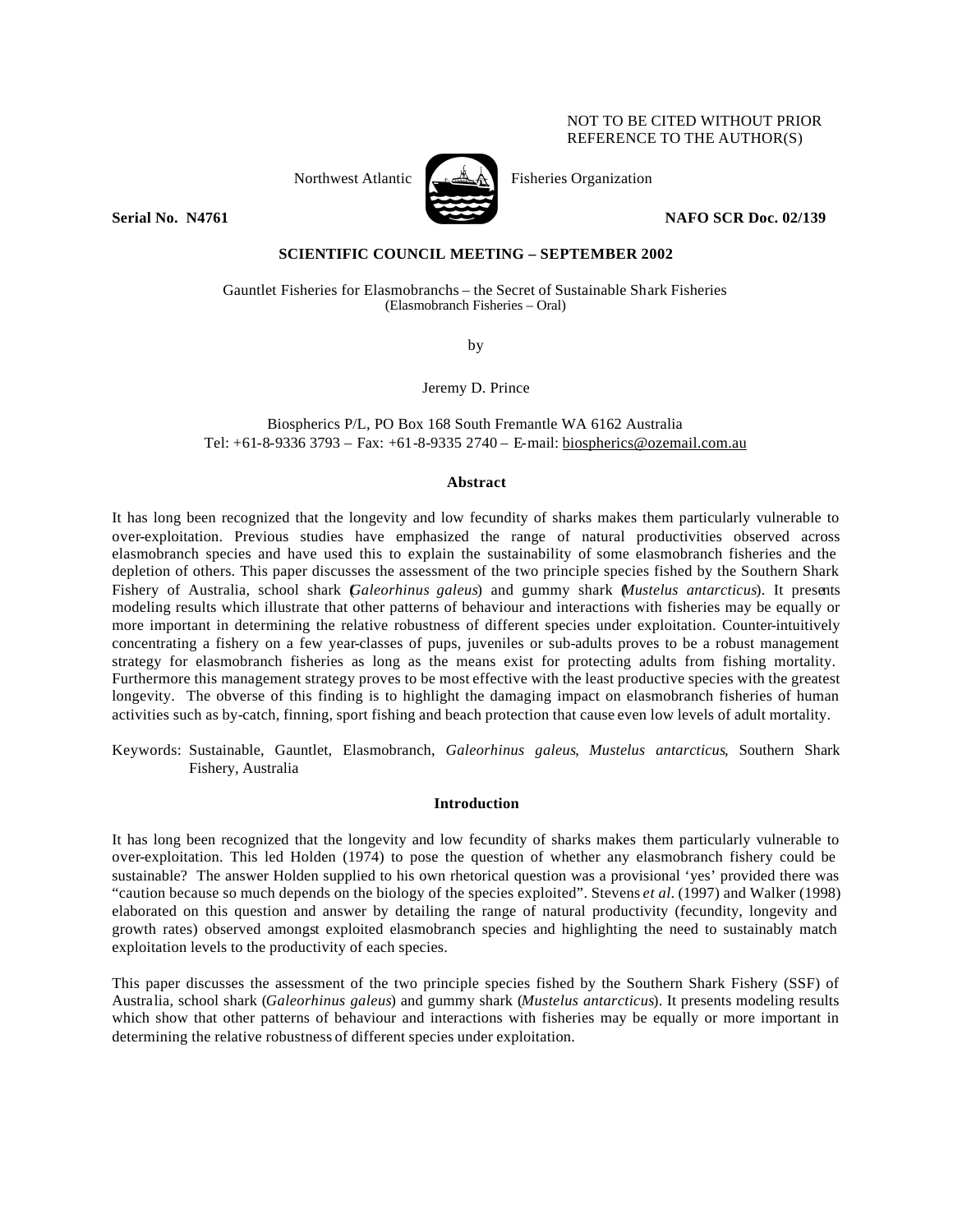### *School Shark*

School shark are a widely distributed Charcharhinidae. They are an active coastal-pelagic shark found in temperate and insular waters north and south of the equator. They feed on shoaling prey along the continental shelf and slope in 0-500 m (Olsen, 1954). Olsen (1954) documented 500-2,500 km movements in southern Australia but in Australia it was generally assumed to mainly be demersal (Blaber and Bulman, 1987). However recent archival tagging studies suggest a semi-pelagic, vertically migrating species that may spend some time in an oceanic environment (Stevens *et al.,* 1997).

As first described by Olsen (1954) and highlighted by Stevens *et al.* (1997) and Walker (1998) the school shark has a low level of natural productivity (0.1). In south east Australia their longevity has been demonstrated by the recapture of tagged individuals after 36 and 42 years at liberty (Olsen, 1990). First maturity is observed around 4-5 years of age but full fecundity of around 28 pups per cycle is not attained until 16 years old and litters are apparently produced on average every third year.

School shark also aggregate throughout their life cycle to breed and feed, and can be profitably fished during all stages of their life by knowledgeable fishers, even at low population levels. Olsen (1959) described the fishing targeted at each stage of their life cycle. Pupping females and pups were fished over summer in certain sheltered marine embayments and estuaries that constituted the pupping and nursery grounds. Sub-adults were fished along the continental shelf while aggregated to feed on shoaling prey species. The adults were also targeted in feeding aggregations at the shelf break, and also during winter while participating in mating aggregations that form along the slope.

Olsen (1959) concluded that, "the school shark fishery, which is operating on a single stock of sharks with a slow growth rate, a late sexual maturity, and a low fecundity, shows trends which are suggestive of depletion. The decline is believed to be due not only to a too intensive offshore fishery but also to the resultant reduced recruitment and depressed reproductive potential caused by the earlier destruction of juveniles and pregnant females."

In the light of these life history characteristics it surprises no-one that the fishery has declined where ever it is fished with any intensity. Together with the Californian Soupfin Shark and North Atlantic Porbeagle fishery the collapse of the Australian schools shark fishery have been laid down as the classic proof of the vulnerability of shark stocks (Olsen, 1959).

The puzzling aspect of the Australian school shark fishery has actually been the surprising durability of the fishery. Following Olsen's diagnosis the fishery contracted during the 1950s and 1960s. But successive re-expansion of the fishery and peaks in landings were occurred in the late-1960s and 1980s (Fig. 1 and 2a). It appears (Punt *et al.,*  2000) that the spatial complexity referred to by Walker (1998) has sustained production from this fishery. The fishery for this wide-ranging species has displayed a sequential pattern of expansion and depletion as the fishery expanded into new fishing grounds further and further away from the central markets.

Pupping grounds are probably more widespread across the fishery than originally understood and pregnant females may exhibit philopatry returning to natal pupping grounds. Thus while mixing as sub-adults and adults on feeding grounds at the shelf-edge and beyond, the stocks may remain structured because females return to natal pupping grounds. As suggested by Gary Sharpe (unpublished) school shark stocks are probably structured by processes that include "a long, slow interchange of breeding adults across the entire habitat that precludes isolation yet does not overwhelm the local or regional uniqueness."

The fishery has apparently sustained itself by expanding unsustainably into new territory with relative lightly fished stocks. Leaving behind heavily exploited areas with few endogenous local stocks remaining but which continue to receive ongoing base line recruitment through the immigration of mobile feeding sharks from other areas.

Following the decline of the school shark fishery in each area the fishery eventually settles onto less profitable but evidently sustainable gummy shark fishery.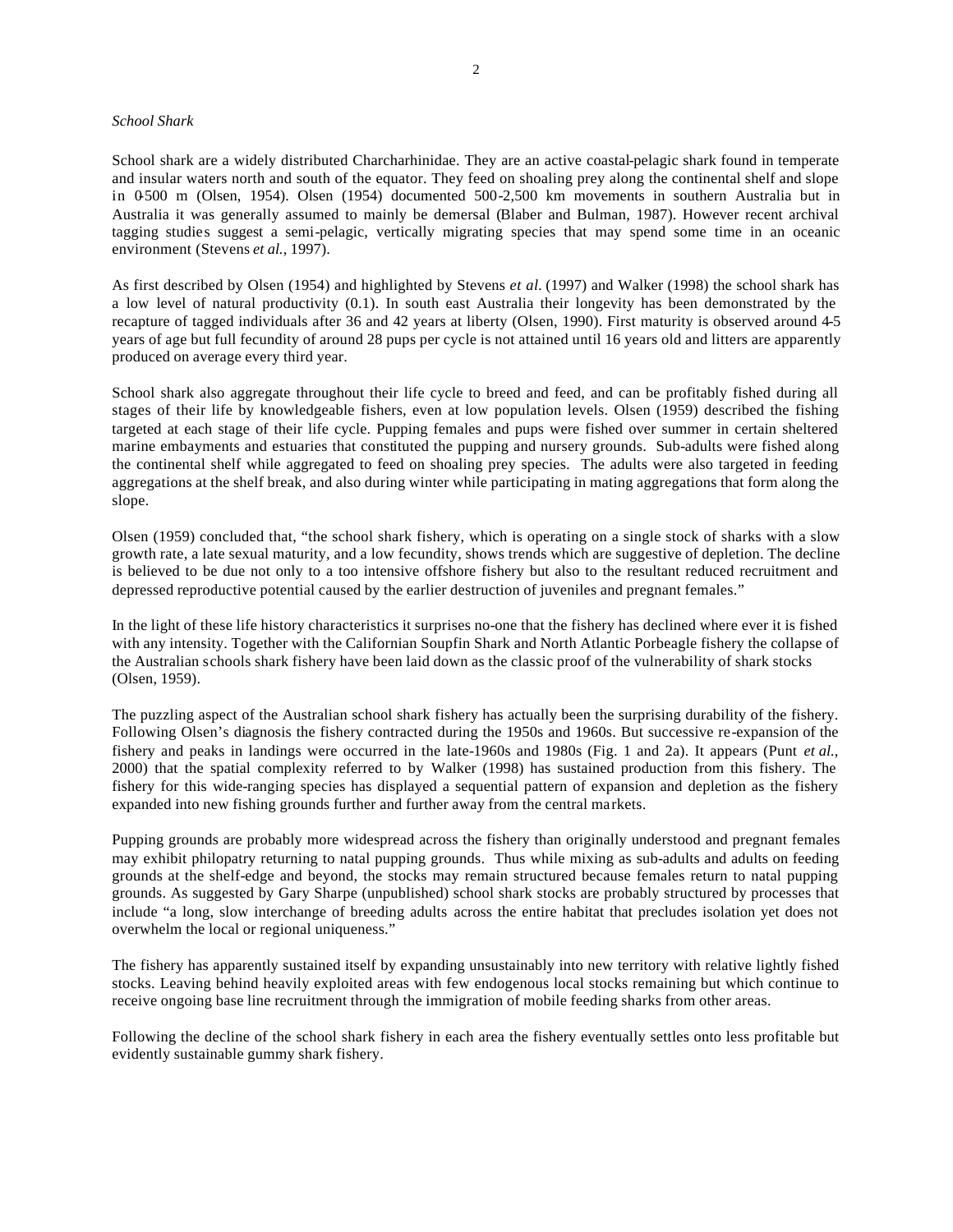#### *Gummy Shark*

By contrast to school shark, the gummy shark is relatively sedentary and demersal. It is relatively unspecialized in its utilization of the habitat. The accounts of fishers in Bass Strait and some data suggest there maybe specific mating grounds. But there are apparently no specialized pupping grounds, newly birthed pups are found throughout the 0-150 m depth band of the continental shelf they inhabit. There is a small fishery for gummy shark in the bays and estuaries but approximately 90% of the catch comes from aggregations of sub-adults and maturing animals in 25-50 m.

As noted by Stevens *et al.* (1997) and Walker (1998) gummy shark have are naturally more productive than school shark. Gummy shark have a higher rate of natural mortality ( $M = 0.188$ ) implying a longevity of around 16 years. Breeding begins between 48 year of age and adult fecundity is 20-50 pups each 1-2 years. So it is not highly surprising that the fishery for this species has been more robust than for school shark. Currently it is assessed to be relatively lightly fished (Punt *et al.,* 2001).

A notable dynamic of this fishery is the stability of catches over a wide range of effort levels since the mid-1980s (Fig. 1). As fishing effort first expanded and then contracted under pro-active management, catch rates, which halved from 1970 to 1985 have been substantially rebuilt by 2000 (Fig. 2b). Viewed from a different perspective the data from just the state of Victoria show the amazing stability of catch over time and three-fold range of effort levels (Fig. 3a) making catch-rate principally a function of effort (Fig. 3b).

Assessment models have trouble explaining why catches do not increase at higher effort levels. This dynamic is currently modeled as increasing gear competition at high effort levels, although even with this model catches should be more responsive to effort than is actually observed.

As modeled by Walker (1998) the robust nature of this fishery is largely due to density dependent factors, which are assumed to impact rates of natural mortality through most of its life span. "As biomass reduces to about 50% of the initial biomass, the number of births falls proportionately to the number of breeding animals in the population while the number of 2-year-old recruits remains relatively constant. Hence, increased survival of the 0-2 year-old animals offsets the reduced number of births."

## *Gauntlet Fishery*

Prince (1992) drew attention to the uniform size distribution of the catch and proposed that the behaviour of gummy shark affected availability of the stock to fishing creating a "gauntlet fishery" which principally fishes 2-4 sub-adult and maturing year-classes. Stevens *et al.* (1997) emphasized the effect of mesh selectivity on the catch; noting that the relatively small mesh size used in this fishery combined with the blunt head of the gummy shark results in the increased escapement of the more fecund larger animals.

But there are grounds for believing that additional factors make the adult stock of this species relatively invulnerable to fishing pressure. Punt (2000) used data collected from surveys in 1986/7 and 1998 to address the question of "whether length frequency distributions for gummy shark from "aggregated" shots are tighter than those from "background" shots and to assess the availability function for gummy sharks in "aggregation" relative to those in the "background scatter". The results support the hypothesis that high catch rate ("aggregated") shots lead to tighter length-frequency distributions. The availability function based on the survey data shows a similar pattern to that derived from the assessment although the latter is tighter."

Punt *et al.* (2001) concludes that availability and selectivity play a role in maintaining the population under exploitation. "The result that the population is estimated to be currently more than 70% of its virgin size is a direct consequence of the estimated availability and selectivity patterns. These imply that only a relatively small fraction of the population is vulnerable to the fishery at any one time. The selectivity patterns [used in the assessment model] are based on experimental results (e.g. Kirkwood and Walker, 1986), while the parameters that determine availability as a function of length are estimated as part of the model-fitting procedure. Independent analysis of survey data for gummy shark (Punt, 2000) also indicated that availability should not be assumed to be uniform."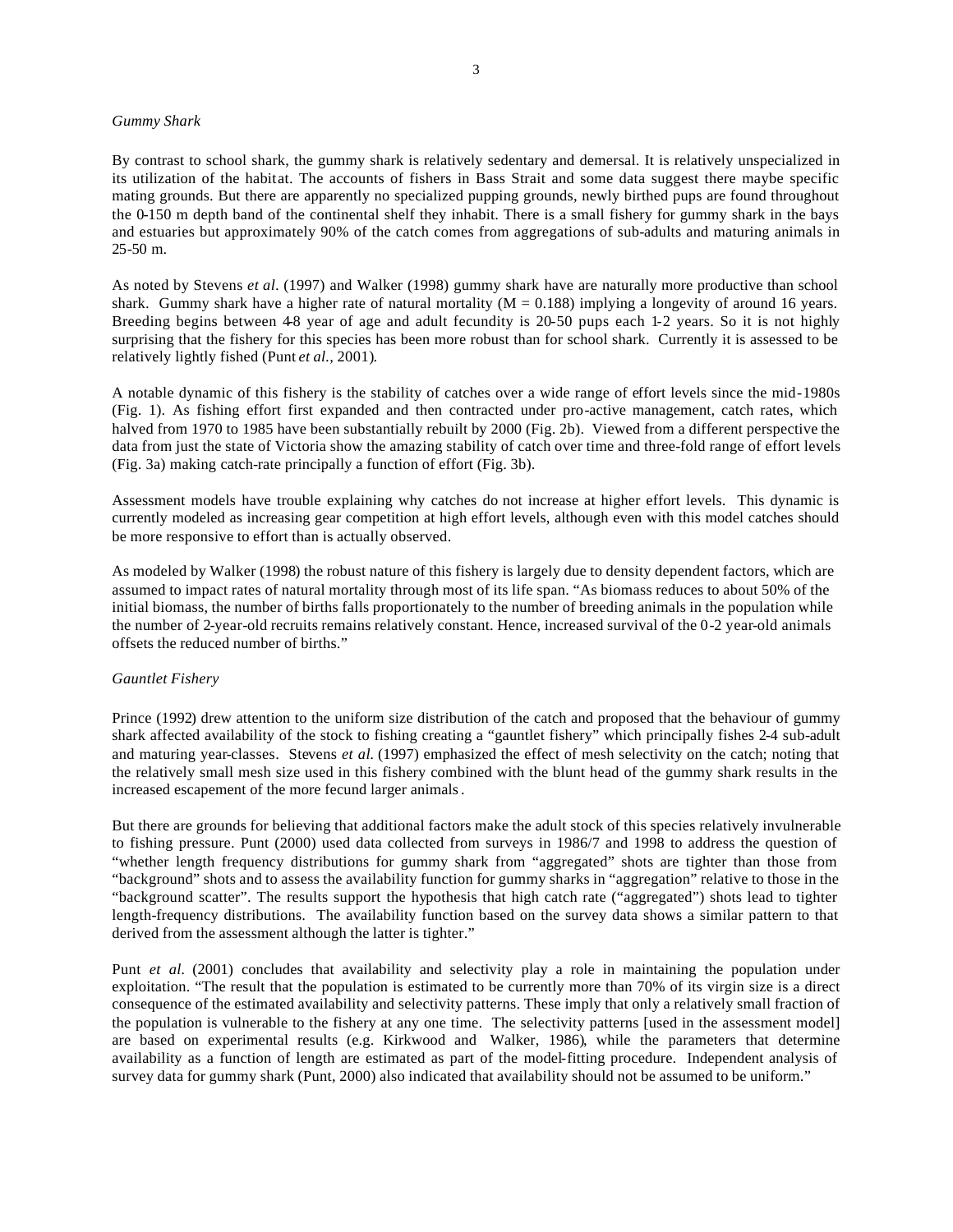Based on personal observation of commercial fishing, the cursory examination of stomach contents in the commercial catch, interviews with experienced fishers, and analysis of the fisheries dynamics, it can be hypothesized that gummy shark become available at commercial catch rates in certain areas, when sub-adult and maturing shark feed bentho-pelagically on swarms of pelagically feeding prey. While the species is widely distributed along the continental shelf the fishery concentrates on the same relatively small areas, approximately 60% of the catch comes from just 12% of the area inhabited by the stock. While fishers search for commercial catch rates the size structure of the catch is such as would be expected from the documented selectivity of the gill nets being used. However when the high catch rates are found and commercial catch rates are achieved the size structure changes and is more restricted than predicted by mesh selectivity alone. The enhanced catchability at these times probably results from the younger and more agile sharks swimming energetically off the bottom to chase squid, paddle crabs and mantid shrimp, before coasting back towards the bottom. It is probably this energetic lifting off and returning to the bottom that temporarily increases their catchability in bottom set gillnets to commercial levels.

Whatever the underlying causes of this dynamic the effect in the fishery is to concentrate fishing pressure on a relatively few sub-adult age-classes. Outside of the bays and inlets the gummy shark breeding stock is hardly fished because densities are so low that fishing for them is uneconomic. In effect the species grows through a gauntlet of fishing and upon gaining maturity is relatively protected from fishing.

Simpfendorfer (1999) has described a similar dynamic in the dusky whaler fishery off southwestern Australia. The dusky whaler, *Carcharhinus obscurus* (Lesueur, 1818), is a widely distributed large aggressive pelagically feeding species with a typical elasmobranch life history. Off southwestern Australia, regulated mesh size of gillnets ensures the fishery principally captures neonates (age 0) with some juveniles (1-4 years old). Historically fishing mortality on adults has been zero. Simpfendorfer (1999) concludes that, "one possible strategy for the sustainable exploitation of long-lived, late-maturing, slow-growing, slow-reproducing marine species is to target exploitation at the youngest age-classes."

The notion that concentrating fishing on pups and sub-adults can promote sustainability is in many ways counterintuitive. This sentiment is embodied in a comment passed by Gary Sharpe (unpublished); "the suggestion that the fishery be targeted at younger age-classes flies in the face of everything we have learned about slow growing, small litter-size animals. You must target the least productive sectors, when they are not involved in procreation, not rapidly growing, next generations, or they will fail to generate a next generation."

## *Testing Hypotheses*

The interest in this study is to demonstrate and describe the "gauntlet effect" which evidently has played some role in making these stocks robust under exploitation. Of particular interest is the magnitude of the "gauntlet effect" in relation to density-dependent effects. Using a modeling based approach stocks of gummy and school shark with their differing levels of productivity have been exploited with the alternative fishing regimes so that the affect of the gauntlet style of fishery and the effect of differing productivity levels can be compared.

## **Methods**

## *Description of the Analysis*

In this analysis the fishery dynamics of school and gummy shark are modeled as examples of low and high productivity species respectively. These species two species have been used to:

- Compare the effect of a range of fishing mortalities (F) under either gauntlet fishing or fishing the entire >2+ population, and
- Explore the relative effect of differing rates of natural productivity.

## *Description of the Model*

The model framework has been implemented in a simple Excel framework; it is an age-structured model which works entirely in numbers of individuals within each year-class and year.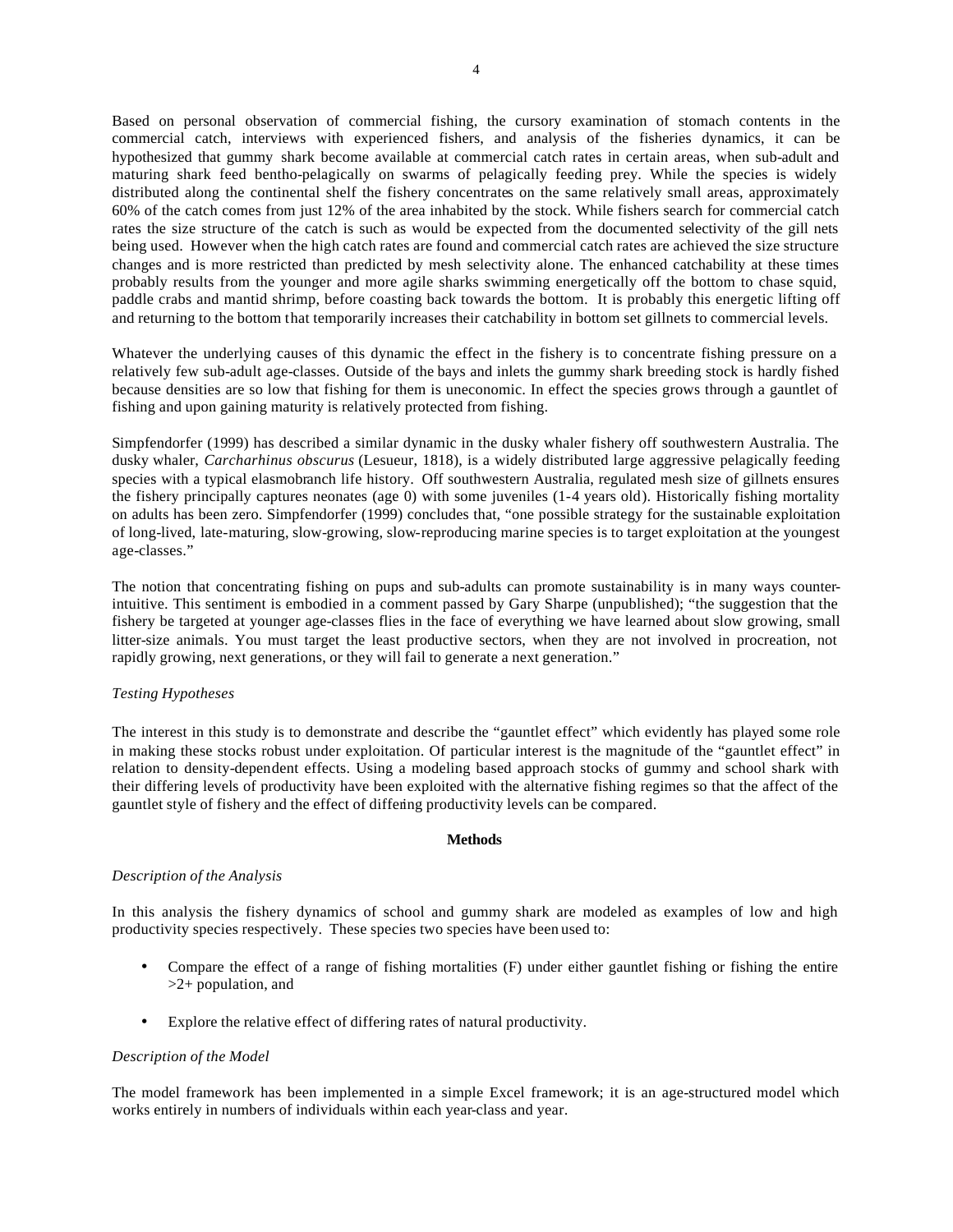The parameters assumed are those used by SharkFAG in its most recent assessments of the fishery. For school shark they follow those used as the base case by Punt and Walker (1998) and for gummy shark they have been drawn from the base case analysis by Punt *et al.* (2001).

For both species the number of individuals of any age  $>2$  is the number of animals the year before, times survival from natural mortality times survival from fishing:

$$
N_{a,t} = N_{a-1,t-1} s(1 - M_{t-1}) s(1 - F_{t-1})
$$

Natural mortality of the gummy shark is assumed to be 0.188, and for school shark 0.10. A range exploitation pressures were modeled for both species.

#### Gummy Shark Recruitment

Recruitment to the 0+ age-class of any year was based on the number of adults in the previous year half of which were assumed to be female 0.606 of which are expected to breeding in any year.

The relationship between female body length and number of pups:

$$
P_a = e^{(a+b)}
$$

where *a* and *b* are -1.852 and 0.0032 respectively, has been used together with an age-length key derived from the von Bertalanffy curve described by the parameters:

$$
L \infty = 2019 \text{ mm}
$$
  

$$
k = 0.123
$$
  

$$
t_0 = -1.55
$$

Was used to derive the number of pups produced by pupping female of each age-class up to age 30 (Table 1).

#### School Shark Recruitment

Recruitment to the 0+ age-class of any year was based on the number of adults in the previous year, 0.5 of which were assumed to be female, and 0.333 of which are expected to breeding in any year.

The relationship between female body length (up to 1400 mm) and number of pups

$$
P_a = a + b L_a
$$

where *a* and *b* are -42.93 and 0.0468, respectively, has been used together with an age-length key derived from the von Bertalanffy curve described by the parameters:

$$
L\infty = 1618.3 \text{ mm}
$$
  

$$
k = 0.16
$$
  

$$
t_0 = -1.28
$$

Have been used to derive the number of pups produced by pupping female of each age-class (Table 2). Punt and Walker (1998) also incorporate a decline in proportion pupping at smaller sizes. For ease of programming this has not been followed here.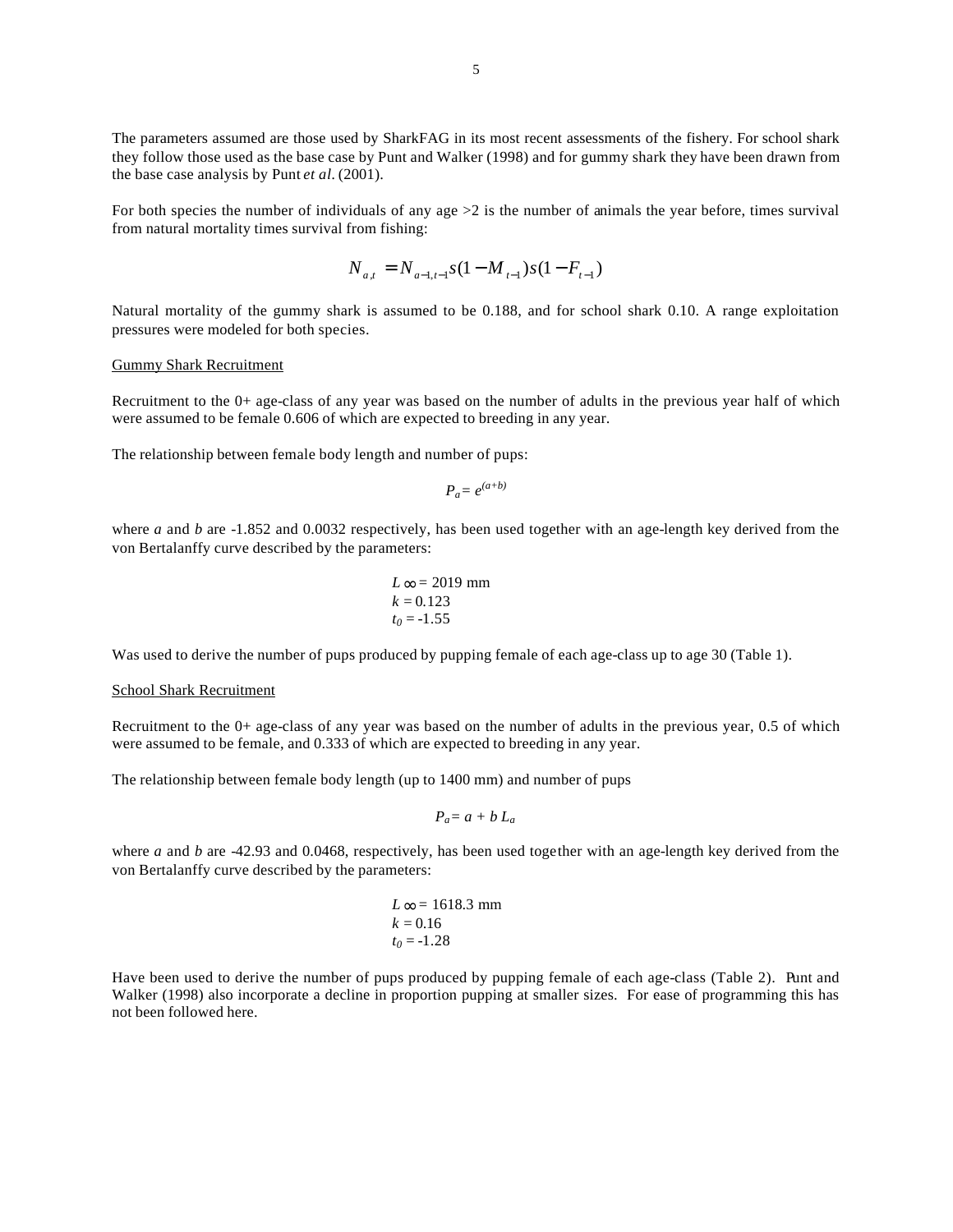#### Density Dependence

individuals.

Density dependence is assumed to work on the  $0+$  and  $1+$  year-classes with their natural mortality being proportional to the size of  $>2+$  population in the previous year relative to an assumed carrying capacity  $D_0 = 100,000$ 

$$
S_{0-l}=1-D_{t}/D_{0}
$$

#### **Results**

### The Gauntlet Effect

Figure 4a and b show modeled population trajectories for school shark over a range of constant exploitation rates. Figure 4a assumes fishing is applied over all age-classes  $>2y$ .o. while Fig. 4b assumes a gauntlet fishery only fishes 4-6 y.o. animals. Figure 5a and b show the equivalent modeled trajectories for the gummy shark population.

The primary result of this modeling exercise is to clearly demonstrate that for both species the gauntlet fishery is far more robust to fishing, sustaining double the fishing mortality  $(F)$  of the fishing all  $>2y$ .o. shark.

Not as immediately obvious from these figures is the different time span over which declines occur. When the longlived school shark breeding stock is directly targeted population declines as large as 50% occurred within 5-15 years of fishing (Fig. 4a). In contrast Fishing Mortality of twice the intensity in the gauntlet fishery causes declines of that magnitude over 15-40 years of fishing (Fig. 4b). A similar although less pronounced effect is observed for gummy shark (Fig. 5a and b). It is not until the supply of maturing animals is cut off by fishing and natural mortality kills of the breeding biomass that recruitment starts to decline. Thus stock declines in gauntlet fisheries occur over extended periods of time.

Obviously the robustness of the gauntlet fishery is due to the relative inefficiency of the fishing technique. The gauntlet fishery basically makes the older breeding stock invulnerable to fishing. It has not been modeled here but the obverse of this effect is that catch rates from the gauntlet fishery will be lower for each level of exploitation. This is borne out in reality as historically in the SSF school shark fishermen searched 1,000 kg/day, while gummy shark fishermen searched for 400 kg/day.

The difference between school shark and gummy shark is of interest. Note that the gauntlet effect is actually less pronounced for gummy shark than for school shark. In the school shark population where all  $>2+$  age-classes are fished with F=0.35 the population declines to under 10,000 individuals by the  $16<sup>th</sup>$  year of the simulation (Fig. 4a). By comparison with F=  $0.7$  the gauntlet fishery for school shark does not decline to this level until the  $47<sup>th</sup>$  year of the simulation (Fig. 4b). The comparison for gummy shark is the  $18<sup>th</sup>$  year (Fig. 5a) and  $25<sup>th</sup>$  year respectively (Fig. 5b). Thus the least productive species benefits most from the gauntlet style of the fishery.

The question that then follows is what aspect of natural productivity is it that creates this effect? School shark have lower levels of mortality, fecundity and growth, which of these contribute most to this effect. This was tested by repeating the scenarios with the school shark model using the natural mortality rate of gummy shark ( $M = 0.188$ ), and with the gummy shark model using natural mortality rate of school shark  $(M = 0.1)$ .

The result of these simulations are that the school shark population with  $M=0.188$  and with all  $>2+$  age-classes fished with  $F = 0.35$  declines to under 10,000 individuals after the 11<sup>th</sup> year (Fig. 6a) while the equivalent gauntlet style fishery with  $F = 0.7$  declines to this level after the  $21^{st}$  year (Fig. 6b). In contrast the gummy shark population with  $M = 0.1$  with all  $>2+$  year-classes fished with  $F = 0.35$  does not decline to under 10,000 individuals until the  $46<sup>th</sup>$  year (Fig. 7a). While the equivalent gauntlet style fishery (Fig. 7b) fished with F = 0.7 does not decline under 10,000 individuals during the 120-year long scenario. This increased robustness under exploitation observed with both styles of fishing is attributable to the increase in potential pup production that results from applying a lower rate of natural mortality to the higher fecundity of gummy shark. Recall that school shark fecundity reaches a maximum of 28 pups per litter around 16 years of age, while gummy shark fecundity is assumed to increase with age to a maximum of 88 pups per litter after 30 years of age. With  $M = 0.188$  just 0.3% of the  $>2+$  gummy shark population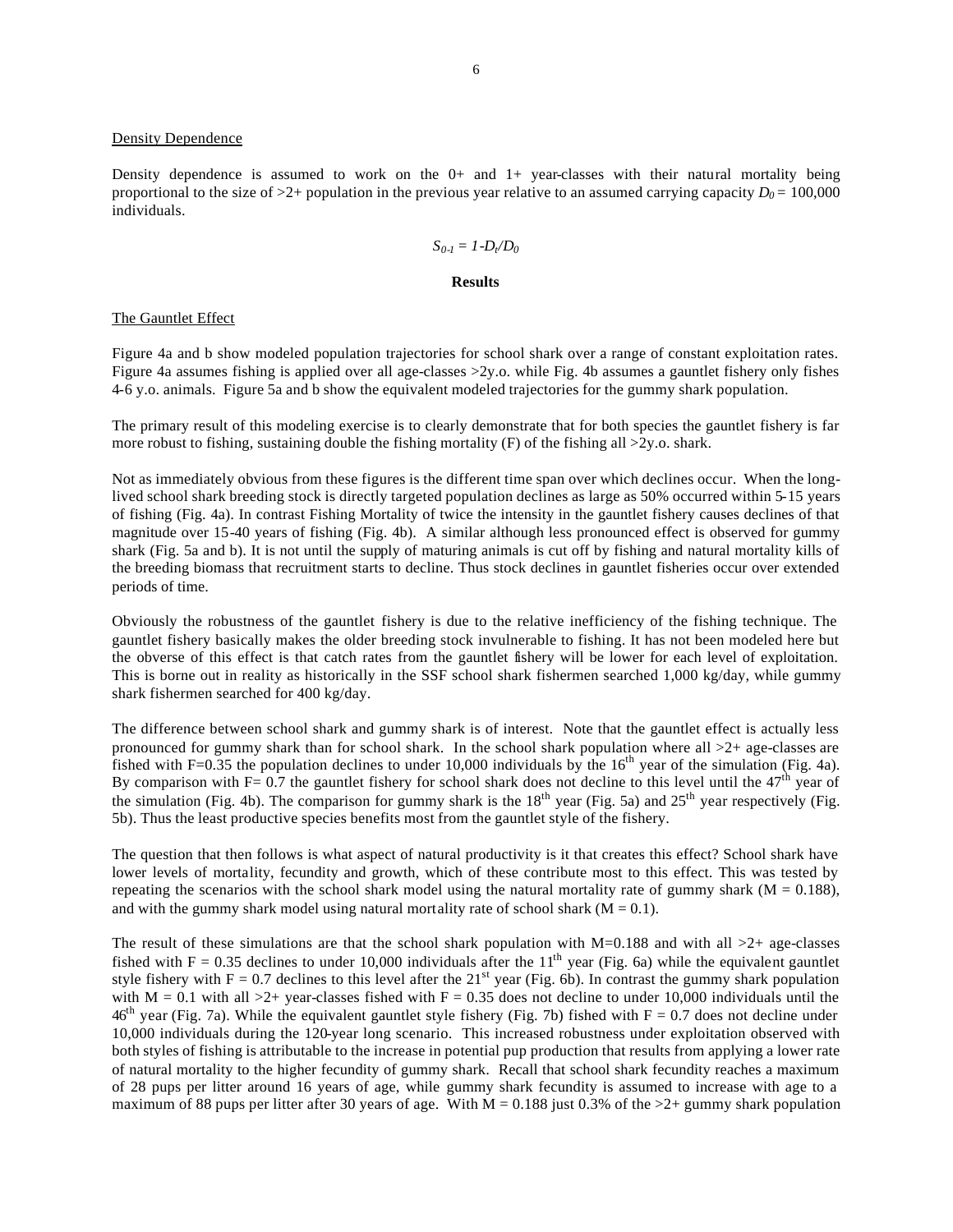survives to reach peak productivity, however with  $M = 0.1$  this proportion increases to 0.44% a large increase when the high fecundity assumed for these older animals in these scenarios is taken into account. Thus in these simulations we see the rate of natural mortality interacting with age-fecundity ogive to increase the potential pup production of the population under both types of fisheries.

To re-establish some level of equivalence extra scenarios involving higher fishing mortalities (F=0.8) were added to this model. In these scenarios the gummy shark population with  $M = 0.1$ , declined to under 10,000 individuals after the 19<sup>th</sup> year when all >2+ age-classes were fished with  $F = 0.4$  (Fig. 7a), but did not decline to this level until the  $49<sup>th</sup>$  year under the gauntlet fishery with F = 0.8 (Fig. 7b).

Looking back across the various models we see that the two most robust scenarios (Fig. 4b and 7b) involve the lower rate of natural mortality. Thus we can conclude that the effect of the gauntlet style fishery confers most advantage on species with lower rates of natural mortality. With higher rates of natural mortality the gauntlet effect is diminished because the breeding stock protected from fishing is eroded away more rapidly by the higher rate of natural mortality.

## **Concluding Discussion**

This analysis strongly supports the counter-intuitive conclusion of Simpfendorfer (1999) that, "a possible strategy for the sustainable exploitation of long-lived, late-maturing, slow-growing, slow-reproducing marine species is to target exploitation at the youngest age-classes."

This finding in no way contradicts the general realization that elasmobranch fisheries in general are extremely susceptible to overfishing. Rather the conclusion of this work is that a small sub-set of shark fisheries are robust to fishing pressure. As the difficulty of sustaining elasmobranch populations in the face of even low levels of fishing is increasingly realized, the global need for rapid assessment of these populations will become paramount. Shark fisheries are very important for some artisinal fishers and the task of assessing and managing shark fisheries should not be made more difficult by blindly assuming all shark fisheries are extremely vulnerable to over exploitation. It is important to recognize and make allowances for what is obviously a small sub-set of robust shark fisheries.

In the process of rapid assessment this small subset of robust shark fisheries may be recognized by the following characteristics:

- The fishery only targets several year-classes of pups, juveniles and sub-adults.
- The long-lived adults remain unfished.
- Over generations of the exploited species catches remain stable over wide ranges of fishing pressure.

Shark fisheries with these characteristics may well prove to be sustainable and management attention should not immediately focus upon closing them. Instead management attention should focus on ensuring habitat of all ageclasses are preserved and that fisheries do not develop which inflict mortality upon the adults.

Of course the further implication of these results is that where there is an interest in managing a shark fishery towards sustainability the first step to be recommended *a priori* is modifying fishing techniques so that long lived adults are protected. As discussed by Simpfendorfer (1999) "the implementation of a fishing strategy that targets the youngest age-classes is reliant on being able to catch only the desired age-classes. Two strategies can be used to achieve this.

- 1. The first of these is to use size-selective fishing gear. Gill nets in particular are strongly size-selective and can be used to target a restricted number of age-classes.
- 2. The second strategy of targeting the youngest age-classes is to fish in areas where only the desired ageclasses occur. Since many species utilize distinct nursery areas, these represent an ideal location of agespecific fishing provided that the adults are not taken."

The obverse of this finding is the widely recognized fact that even low levels of fishing mortality over a wide range of ages make this management strategy unsustainable. In the case of the Western Australian dusky whaler fishery increasing fishing pressure on adults from the increased use of baited hooks hanging of pot-ropes in the overlapping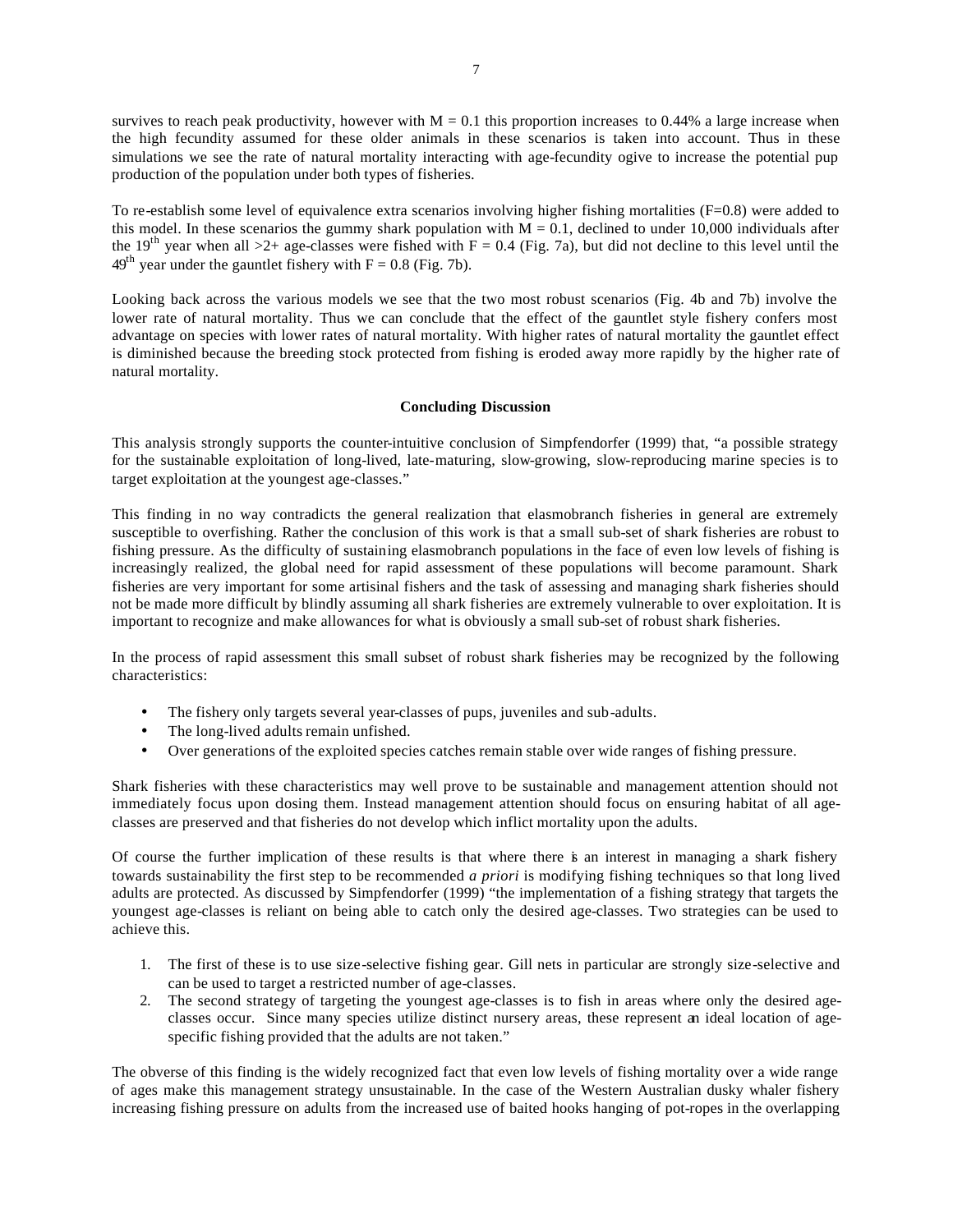lobster fishery and a growing tuna and billfish long-line fleet are giving rise to concerns about the sustainability of this resource (Simpfendorfer, 1999). This should further focus attention on the damaging impact of activities that result in even low levels of on-going mortality on adult sharks such as by-catch, finning, sport fishing and beach protection programs.

#### **Acknowledgements**

My thanks go to Terry Walker and Russell Hudson of the Marine and Feshwater Research Institute, Victoria, Australia and to Rory McAuley of the W.A. Marine Research Laboratory, Australia for their generous support of this work.

#### **References**

- Blaber, S.J.M. and Bulman, C.M., (1987). Diets of fishes of the upper continental slope of eastern Tasmania: content, calorific values, dietary overlap and trophic relationships. *Marine Biology,* **95**: 345-356.
- Holden, M.J. 1973. Are long-term sustainable fisheries for elasmobranchs possible? In 'Fish stocks and recruitment'. (Ed B.B. Parish). *Rapports et Proces-Verbaux des Reunions Conseil International pour l'Exploration de la Mer. 164, 360-67.*
- Kirkwood, G.P. and Walker, T.E. 1986. Gill net mesh selectivities for gummy shark, *Mustelus antarcticus* Gunther, taken in south-eastern Australian waters. *Aust. J. Mar. Freshw. Res.* **37**, 689-697.
- Olsen, A.M. 1954. The biology, migration, and growth rate of the school shark, *Galeorhinus* australis (Macleay) (Carcharhinidae) in south-eastern Australian waters. *Aust. J. Mar. Freshw. Res.* **5**, 353-410.
- Olsen, A.M. 1959. The status of the school shark fishery in south-eastern Australian waters. *Aust. J. Mar. Freshw. Res.* **10**, 150-76.
- Olsen, A.M. 1990. School shark tagging program 1947-1956. *safish* **15(1),** 5-8.
- Prince, J.D. 1992. Stock assessment and fisheries management in the southern shark fishery: an independent perspective. SharkFAG Document SharkFAG/99/D17. 23 pp. (Australian Fisheries Management Authority: Canberra.)
- Punt, A.E. 2000. Do survey data for gummy shark (*Mustelus antarcticus*) provide evidence for non-uniform availability? *SharkFAG Document SharkFAG/00/D10.*
- Punt, A.E. and Walker, T.I. 1998. Stock assessment and risk analysis for the school shark (*Galeorhinus galeus*) off southern Australia. *Mar. Freshwater Res. 49, 719-31.*
- Punt, A.E., Pribac, F. Walker, T.I., Taylor, B.L. and Prince, J.D. 2000. Stock assessment of school shark, *Galeorhinus galeus*, based on a spatially explicit population dynamics model. *Mar. Freshwater Res. 51, 205-20.*
- Punt, A.E., Pribac, F. Walker, T.I. and Taylor, B.L. 2001. Population modelling and harvest strategy evaluation for school and gummy shark. Final Report for Fisheries Research and Development Corporation Project 99/102. CSIRO Marine Research.
- Sharp G.D. (unpubl.) Review of the Ward and Gardener genetic studies on school sharks, and their impacts on the school shark stock assessments provided as background for this interpretation. Unpublished Report First Circulated 1999. G.D. Sharpe Center for Climate/Ocean Resources Study PO Box 2223, Monterey, California, 93940 USA.
- Simpfendorfer, C.A. 1999. Demographic analysis of the dusky shark fishery in southwestern Australia. *American Fisheries Society Symposium*, 23:149-160.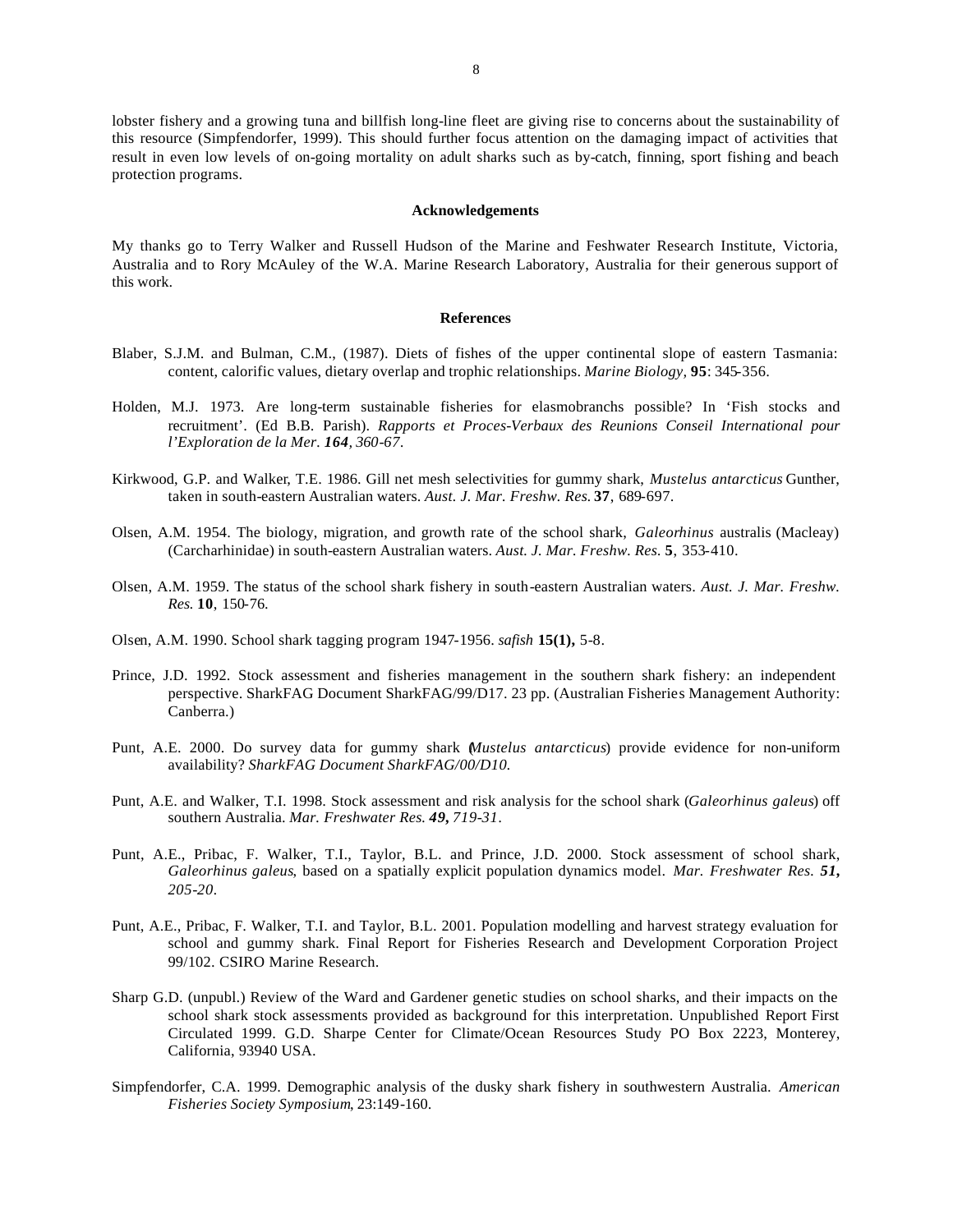- Stevens, J.D., Walker, T.I. and Simpfendorfer, C.A. 1997. Are southern Australian shark fisheries sustainable? In 'Developing and Sustaining World Fisheries Resources: The State of Science and Management. Second World Fisheries Congress'. 28 July-2 August 1996, Brisbane. (Eds D.A. Hancock, D.C. Smith, A. Grant and J.P. Beumer.) pp. 62-6. (CSIRO Publishing: Melbourne.)
- Walker, T.I. 1998. Can shark resources be harvested sustainably? A question revisited with a review of shark fisheries. *Marine and Freshwater Research* **49**, 553-72.

Table 1. Gummy shark age keys for length and number of pups per litter.

| Age |                         | Length | Pups                     |
|-----|-------------------------|--------|--------------------------|
|     | $\mathbf{1}$            | 544    | 0                        |
|     | $\overline{\mathbf{c}}$ | 714    | $\overline{0}$           |
|     | 3                       | 865    | $\overline{0}$           |
|     | $\overline{\mathbf{4}}$ | 999    | $\overline{\mathcal{L}}$ |
|     | 5                       | 1,117  | 6                        |
|     | 6                       | 1,221  | 8                        |
|     | 7                       | 1,314  | 11                       |
|     | 8                       | 1,395  | 14                       |
|     | 9                       | 1,467  | 17                       |
|     | 10                      | 1,531  | 21                       |
|     | 11                      | 1,588  | 25                       |
|     | 12                      | 1,638  | 30                       |
|     | 13                      | 1,682  | 34                       |
|     | 14                      | 1,721  | 39                       |
|     | 15                      | 1,755  | 43                       |
|     | 16                      | 1,786  | 48                       |
|     | 17                      | 1,813  | 52                       |
|     | 18                      | 1,837  | 56                       |
|     | 19                      | 1,858  | 60                       |
|     | 20                      | 1,876  | 64                       |
|     | 21                      | 1,893  | 67                       |
|     | 22                      | 1,908  | 70                       |
|     | 23                      | 1,920  | 73                       |
|     | 24                      | 1,932  | 76                       |
|     | 25                      | 1,942  | 78                       |
|     | 26                      | 1,951  | 81                       |
|     | 27                      | 1,959  | 83                       |
|     | 28                      | 1,966  | 85                       |
|     | 29                      | 1,972  | 86                       |
|     | 30                      | 1,977  | 88                       |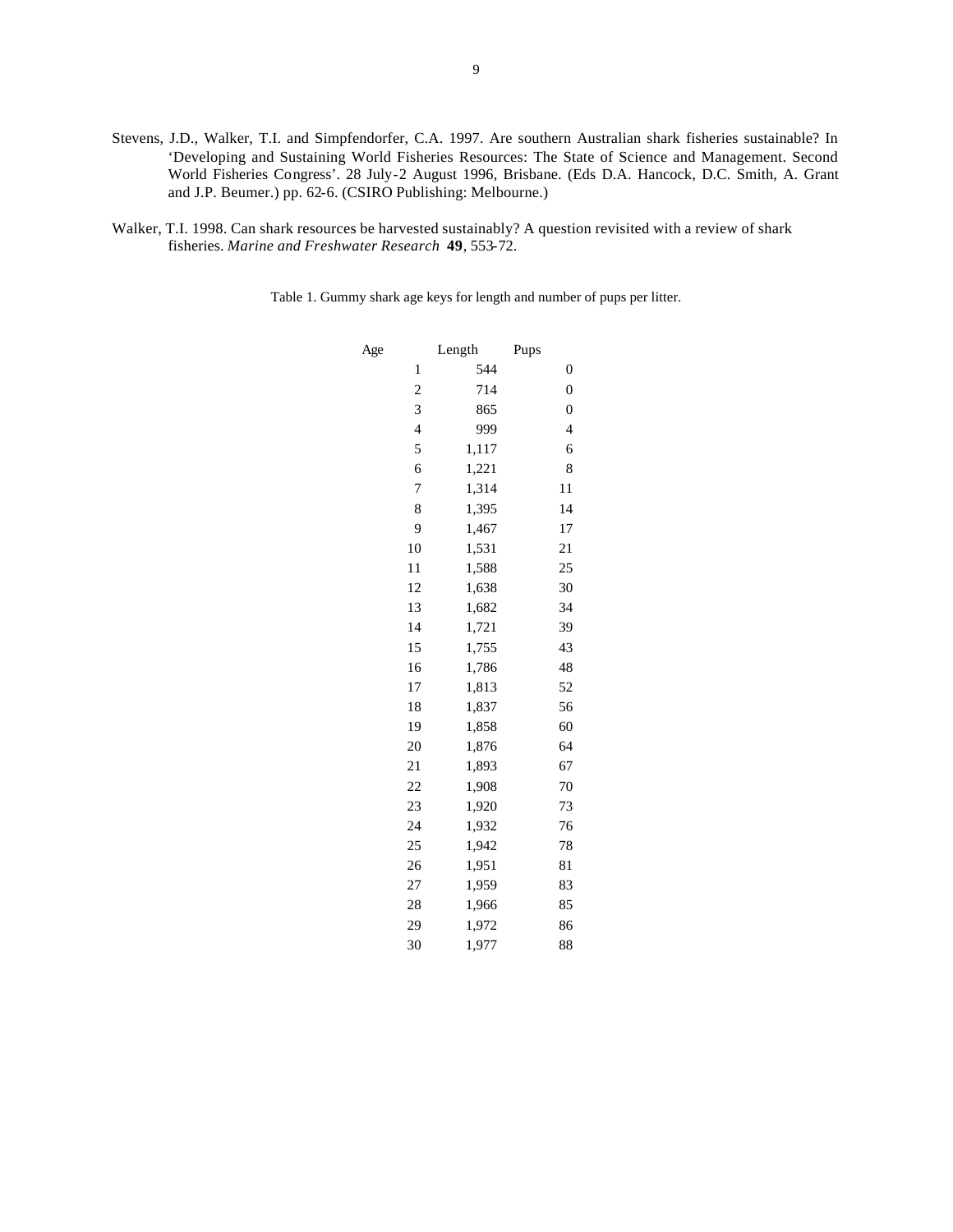| Age |    | Length | Pups             |
|-----|----|--------|------------------|
|     | 1  | 495    | 0                |
|     | 2  | 661    | $\boldsymbol{0}$ |
|     | 3  | 802    | $\boldsymbol{0}$ |
|     | 4  | 923    | $\boldsymbol{0}$ |
|     | 5  | 1,026  | 5                |
|     | 6  | 1,113  | 9                |
|     | 7  | 1,188  | 13               |
|     | 8  | 1,252  | 16               |
|     | 9  | 1,306  | 18               |
|     | 10 | 1,352  | 20               |
|     | 11 | 1,391  | 22               |
|     | 12 | 1,425  | 24               |
|     | 13 | 1,454  | 25               |
|     | 14 | 1,478  | 25               |
|     | 15 | 1,499  | 25               |
|     | 16 | 1,516  | 25               |
|     | 17 | 1,531  | 25               |
|     | 18 | 1,544  | 25               |
|     | 19 | 1,555  | 25               |
|     | 20 | 1,565  | 25               |

Table 2. School shark age keys for length and number of pups per litter.



Fig. 1: SSF Production of school and gummy shark.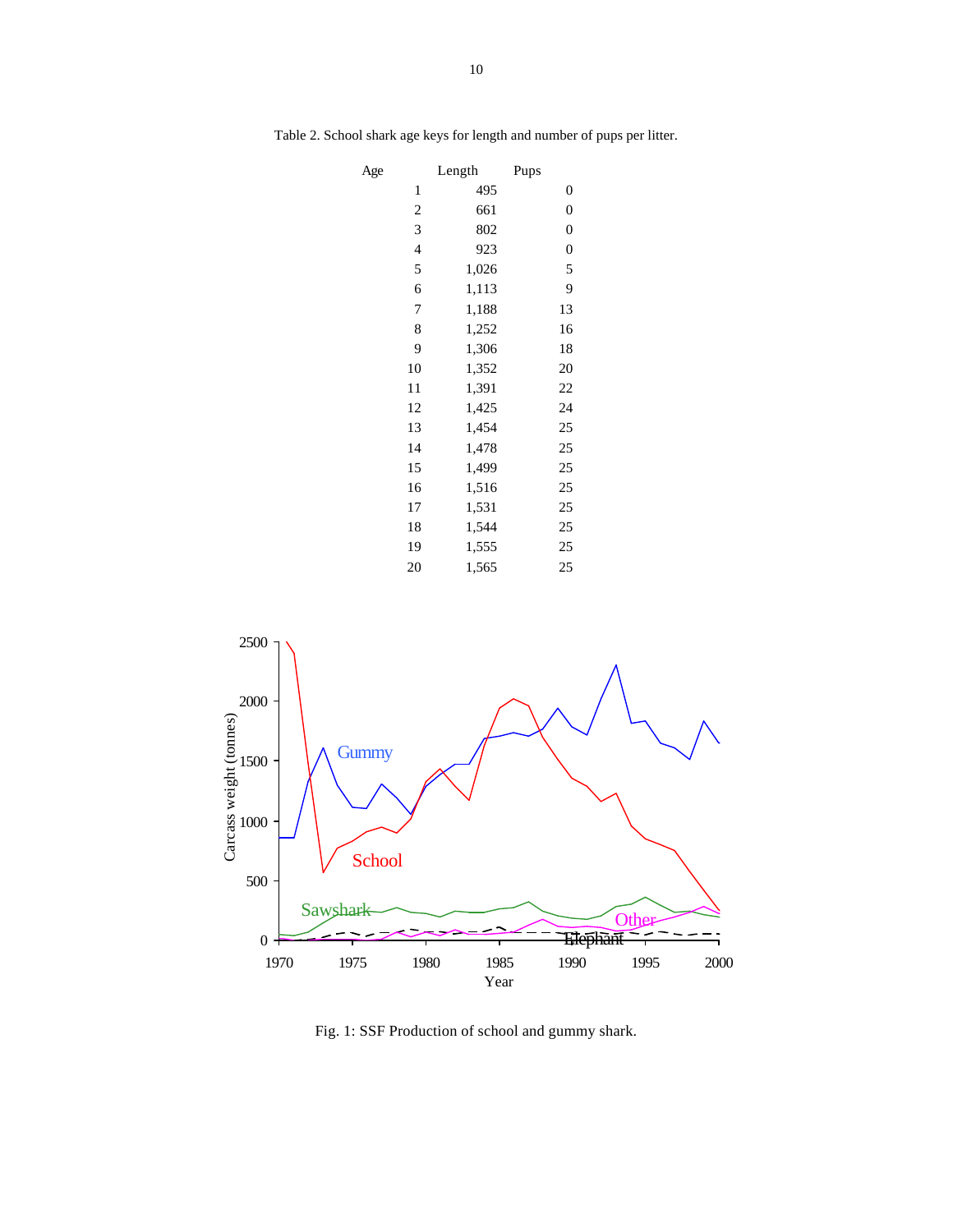

Fig. 2a: SSF Catch rates of school shark by state during 1973-2001.



Fig. 2b: SSF Catch rates of gummy shark CPUE by State during 1973-2001.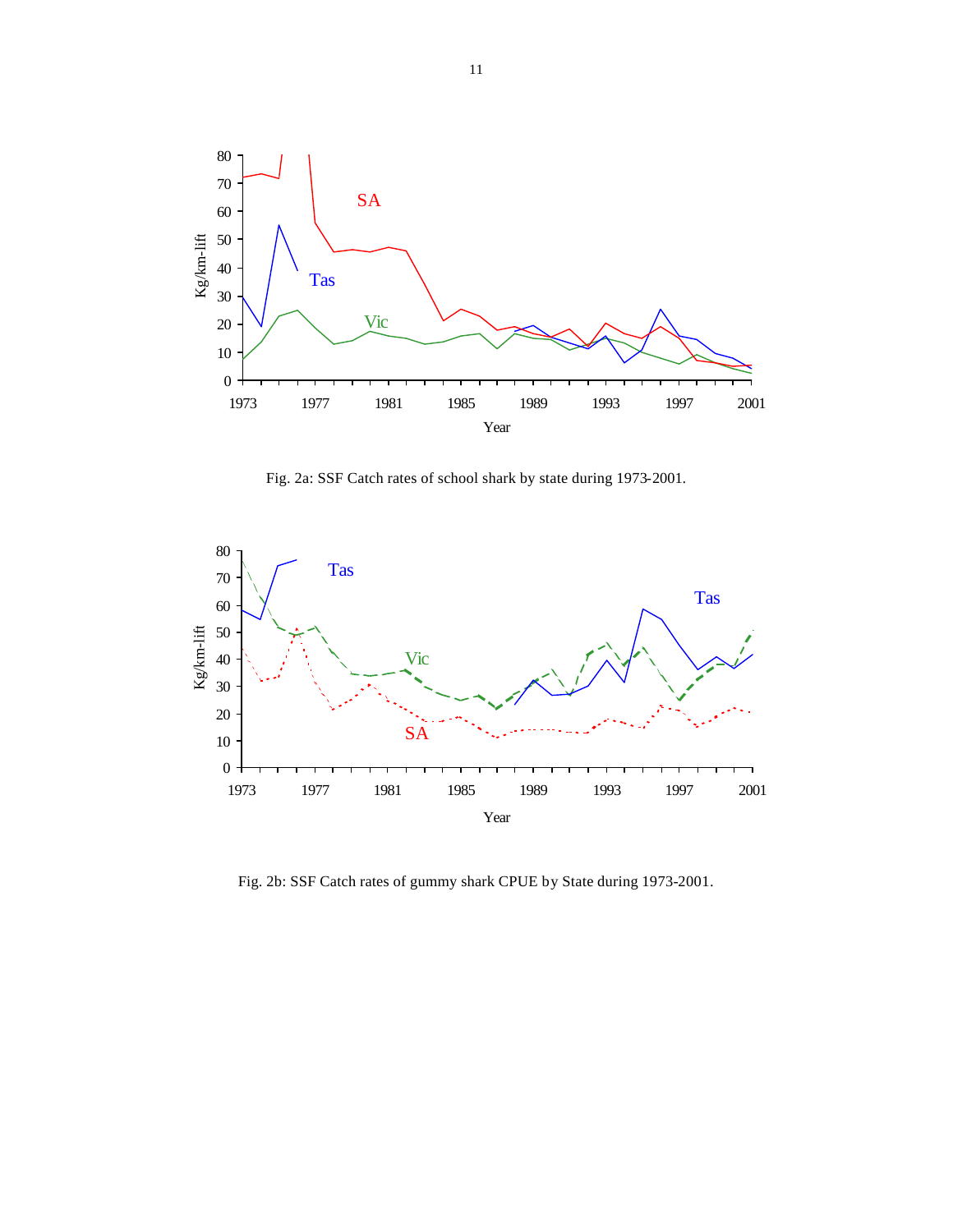

Fig. 3a. Victorian catch and effort statistics 1970-2001 - Catch *vs* Effort.



Fig. 3b. Victorian catch and effort statistics 1970-2001 - Catch rate *vs* Effort.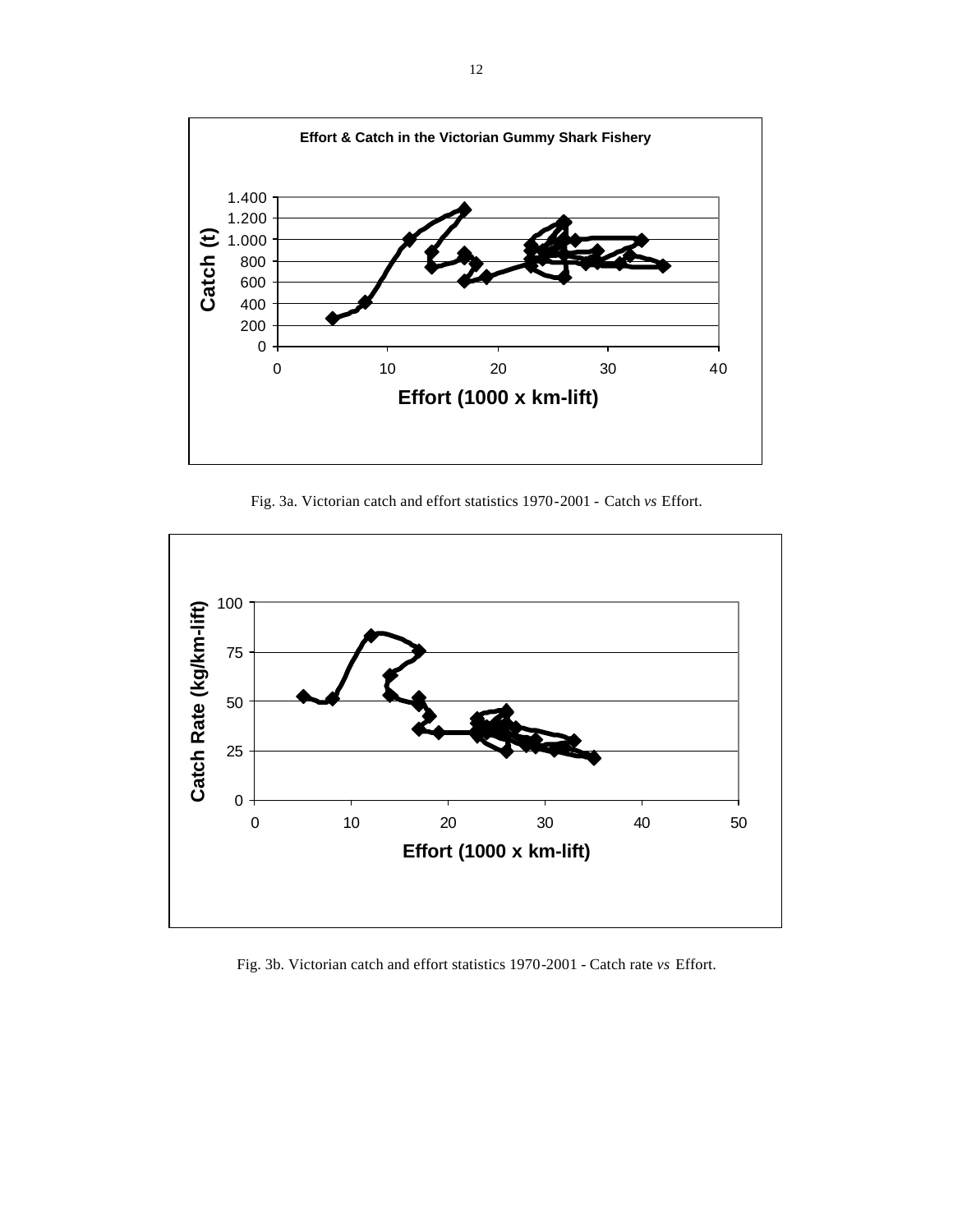

Fig. 4a. Modelled dynamics of a school shark stock with all >2+ age-classes fished with a range of exploitation rates (F=0-0.35).



Fig. 4b. Modelled dynamics of a school shark stock with a gauntlet style of fishery fishing the 4-6+ age-classes with a range of exploitation rates (F=0-0.70).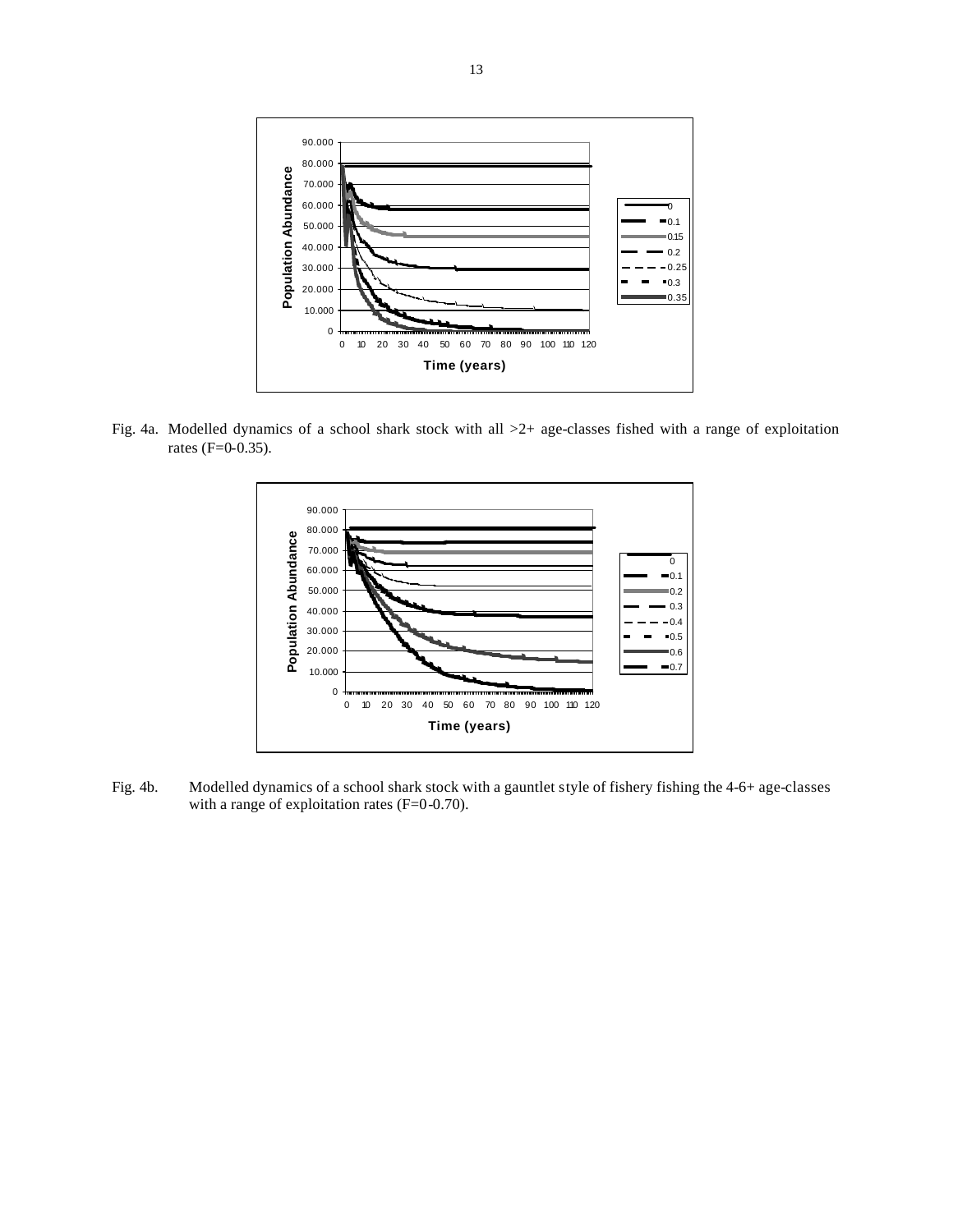

Fig. 5a. Modelled dynamics of a gummy shark stock with all >2+ age-classes fished with a range of exploitation rates (F=0-0.35).



Fig. 5b. Modelled dynamics of a gummy shark stock and a gauntlet style of fishery fishing the 4-6+ age-classes with a range of exploitation rates (F=0-0.70).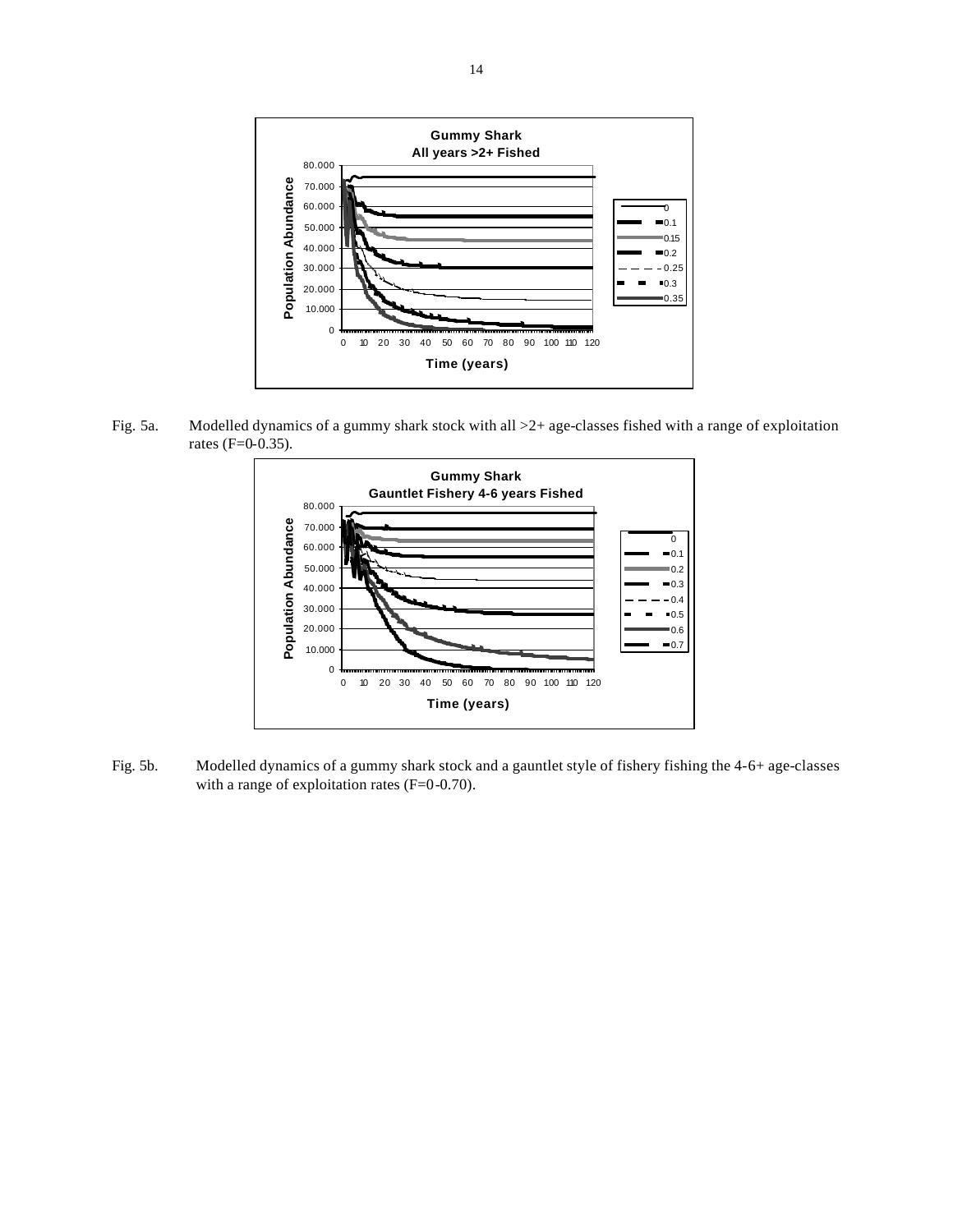

Fig. 6a. Modelled dynamics of a school shark stock with a gummy shark rate of natural mortality (M=0.18) with all  $>2+$  age-classes fished with a range of exploitation rates (F=0-0.35).



Fig. 6b. Modelled dynamics of a school shark stock with a gummy shark rate of natural mortality (M=0.18) and a gauntlet style of fishery fishing the 4-6+ age-classes with a range of exploitation rates (F=0-0.70).